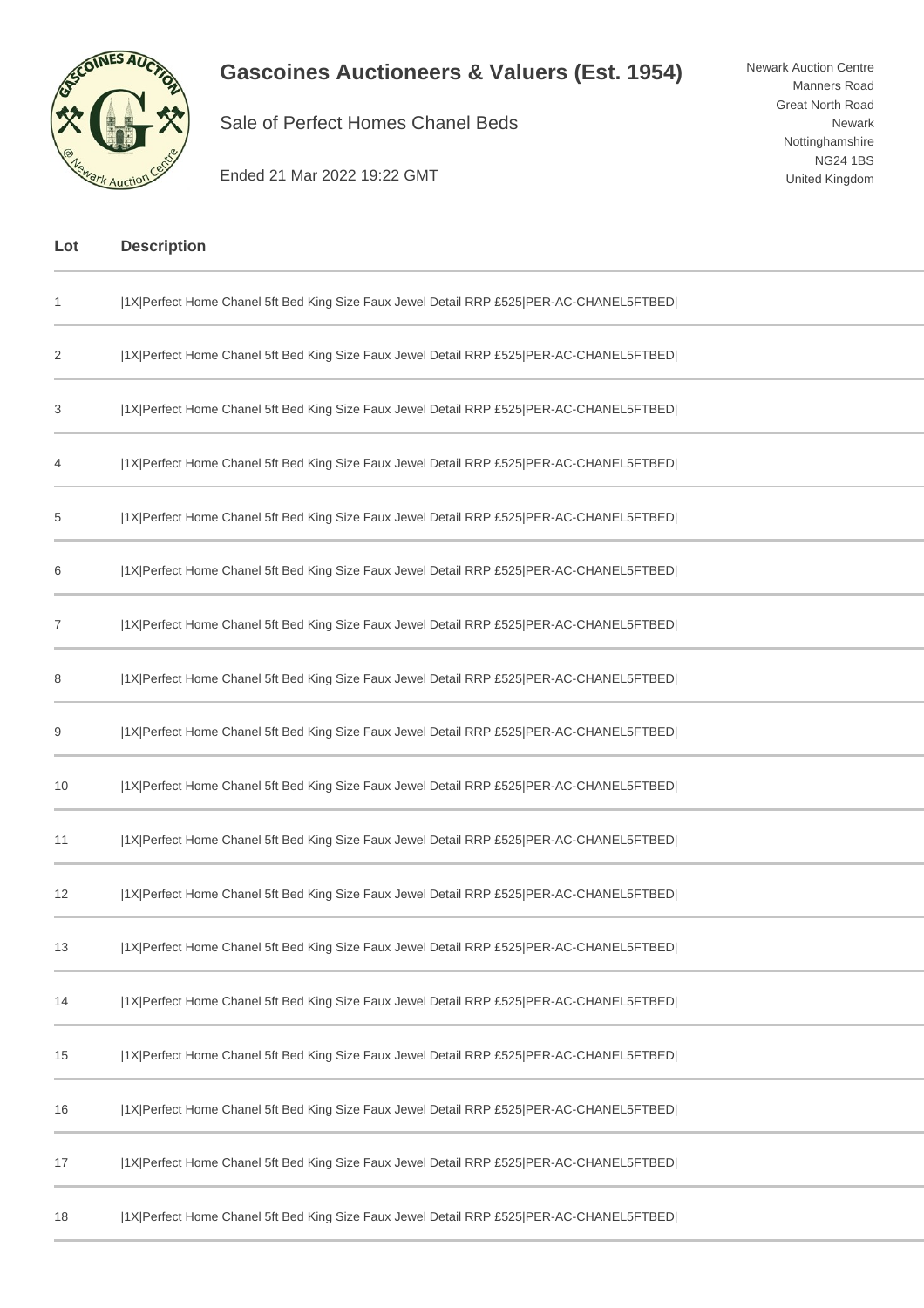| 19 | 1X Perfect Home Chanel 5ft Bed King Size Faux Jewel Detail RRP £525 PER-AC-CHANEL5FTBED   |
|----|-------------------------------------------------------------------------------------------|
| 20 | [1X Perfect Home Chanel 5ft Bed King Size Faux Jewel Detail RRP £525 PER-AC-CHANEL5FTBED] |
| 21 | 1X Perfect Home Chanel 5ft Bed King Size Faux Jewel Detail RRP £525 PER-AC-CHANEL5FTBED   |
| 22 | [1X Perfect Home Chanel 5ft Bed King Size Faux Jewel Detail RRP £525 PER-AC-CHANEL5FTBED] |
| 23 | 1X Perfect Home Chanel 5ft Bed King Size Faux Jewel Detail RRP £525 PER-AC-CHANEL5FTBED   |
| 24 | [1X Perfect Home Chanel 5ft Bed King Size Faux Jewel Detail RRP £525 PER-AC-CHANEL5FTBED] |
| 25 | [1X]Perfect Home Chanel 5ft Bed King Size Faux Jewel Detail RRP £525 PER-AC-CHANEL5FTBED] |
| 26 | [1X]Perfect Home Chanel 5ft Bed King Size Faux Jewel Detail RRP £525 PER-AC-CHANEL5FTBED] |
| 27 | 1X Perfect Home Chanel 5ft Bed King Size Faux Jewel Detail RRP £525 PER-AC-CHANEL5FTBED   |
| 28 | 1X Perfect Home Chanel 5ft Bed King Size Faux Jewel Detail RRP £525 PER-AC-CHANEL5FTBED   |
| 29 | [1X Perfect Home Chanel 5ft Bed King Size Faux Jewel Detail RRP £525 PER-AC-CHANEL5FTBED] |
| 30 | 1X Perfect Home Chanel 5ft Bed King Size Faux Jewel Detail RRP £525 PER-AC-CHANEL5FTBED   |
| 31 | 1X Perfect Home Chanel 4ft 6in Double Bed Faux Jewel Detail RRP £460 PER-AC-CHANEL4FT6BED |
| 32 | 1X Perfect Home Chanel 4ft 6in Double Bed Faux Jewel Detail RRP £460 PER-AC-CHANEL4FT6BED |
| 33 | 1X Perfect Home Chanel 4ft 6in Double Bed Faux Jewel Detail RRP £460 PER-AC-CHANEL4FT6BED |
| 34 | 1X Perfect Home Chanel 4ft 6in Double Bed Faux Jewel Detail RRP £460 PER-AC-CHANEL4FT6BED |
| 35 | 1X Perfect Home Chanel 4ft 6in Double Bed Faux Jewel Detail RRP £460 PER-AC-CHANEL4FT6BED |
| 36 | 1X Perfect Home Chanel 4ft 6in Double Bed Faux Jewel Detail RRP £460 PER-AC-CHANEL4FT6BED |
| 37 | 1X Perfect Home Chanel 4ft 6in Double Bed Faux Jewel Detail RRP £460 PER-AC-CHANEL4FT6BED |
| 38 | 1X Perfect Home Chanel 4ft 6in Double Bed Faux Jewel Detail RRP £460 PER-AC-CHANEL4FT6BED |
| 39 | 1X Perfect Home Chanel 4ft 6in Double Bed Faux Jewel Detail RRP £460 PER-AC-CHANEL4FT6BED |
| 40 | 1X Perfect Home Chanel 4ft 6in Double Bed Faux Jewel Detail RRP £460 PER-AC-CHANEL4FT6BED |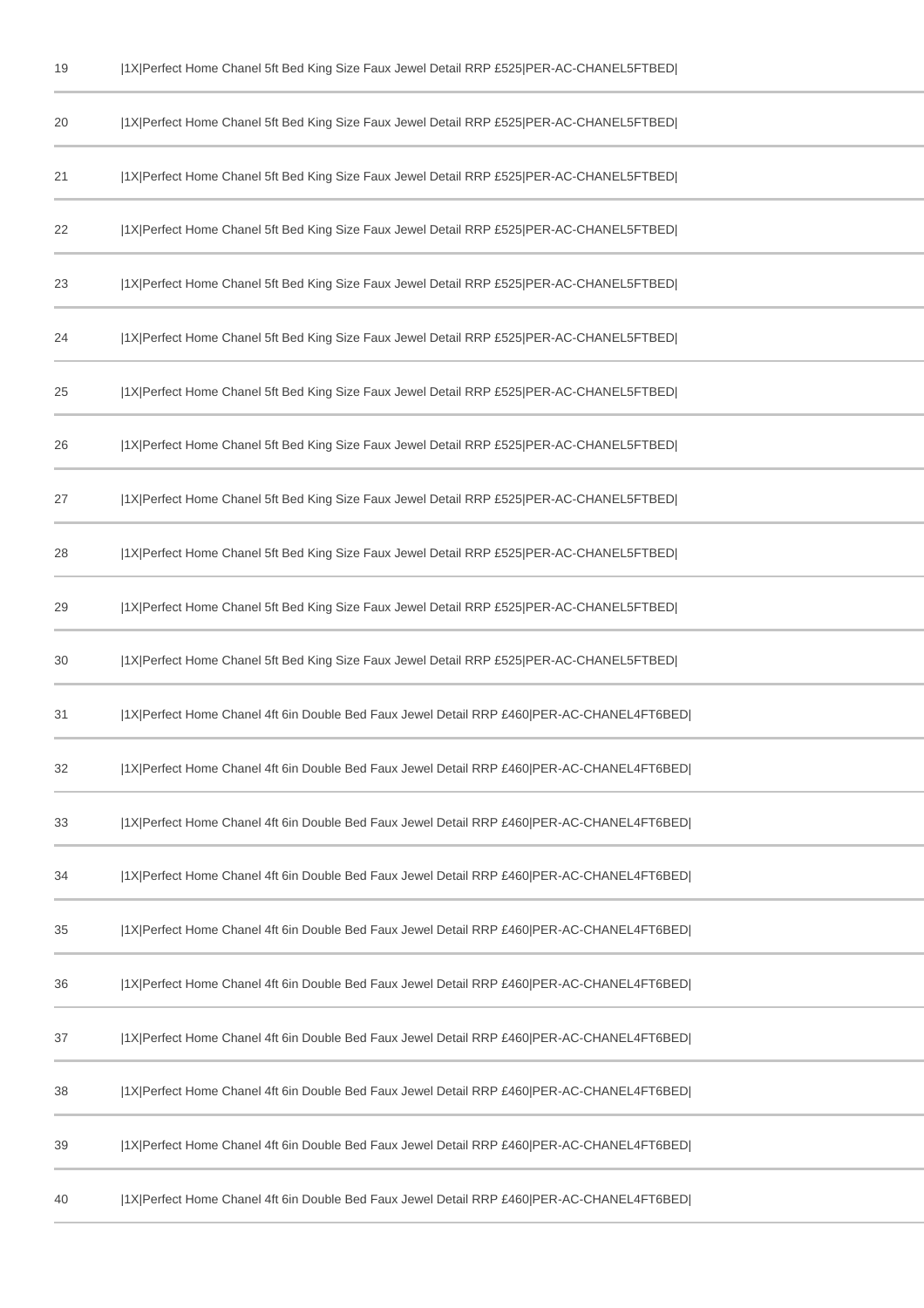| 42 | 1X Perfect Home Chanel 4ft 6in Double Bed Faux Jewel Detail RRP £460 PER-AC-CHANEL4FT6BED |
|----|-------------------------------------------------------------------------------------------|
| 43 | 1X Perfect Home Chanel 4ft 6in Double Bed Faux Jewel Detail RRP £460 PER-AC-CHANEL4FT6BED |
| 44 | 1X Perfect Home Chanel 4ft 6in Double Bed Faux Jewel Detail RRP £460 PER-AC-CHANEL4FT6BED |
| 45 | 1X Perfect Home Chanel 4ft 6in Double Bed Faux Jewel Detail RRP £460 PER-AC-CHANEL4FT6BED |
| 46 | 1X Perfect Home Chanel 4ft 6in Double Bed Faux Jewel Detail RRP £460 PER-AC-CHANEL4FT6BED |
| 47 | 1X Perfect Home Chanel 4ft 6in Double Bed Faux Jewel Detail RRP £460 PER-AC-CHANEL4FT6BED |
| 48 | 1X Perfect Home Chanel 4ft 6in Double Bed Faux Jewel Detail RRP £460 PER-AC-CHANEL4FT6BED |
| 49 | 1X Perfect Home Chanel 4ft 6in Double Bed Faux Jewel Detail RRP £460 PER-AC-CHANEL4FT6BED |
| 50 | 1X Perfect Home Chanel 4ft 6in Double Bed Faux Jewel Detail RRP £460 PER-AC-CHANEL4FT6BED |
| 51 | 1X Perfect Home Chanel 4ft 6in Double Bed Faux Jewel Detail RRP £460 PER-AC-CHANEL4FT6BED |
| 52 | 1X Perfect Home Chanel 4ft 6in Double Bed Faux Jewel Detail RRP £460 PER-AC-CHANEL4FT6BED |
| 53 | 1X Perfect Home Chanel 4ft 6in Double Bed Faux Jewel Detail RRP £460 PER-AC-CHANEL4FT6BED |
| 54 | 1X Perfect Home Chanel 4ft 6in Double Bed Faux Jewel Detail RRP £460 PER-AC-CHANEL4FT6BED |
| 55 | 1X Perfect Home Chanel 4ft 6in Double Bed Faux Jewel Detail RRP £460 PER-AC-CHANEL4FT6BED |
| 56 | 1X Perfect Home Chanel 4ft 6in Double Bed Faux Jewel Detail RRP £460 PER-AC-CHANEL4FT6BED |
| 57 | 1X Perfect Home Chanel 4ft 6in Double Bed Faux Jewel Detail RRP £460 PER-AC-CHANEL4FT6BED |
| 58 | 1X Perfect Home Chanel 4ft 6in Double Bed Faux Jewel Detail RRP £460 PER-AC-CHANEL4FT6BED |
| 59 | 1X Perfect Home Chanel 4ft 6in Double Bed Faux Jewel Detail RRP £460 PER-AC-CHANEL4FT6BED |
| 60 | 1X Perfect Home Chanel 4ft 6in Double Bed Faux Jewel Detail RRP £460 PER-AC-CHANEL4FT6BED |
| 61 | 1X Perfect Home Chanel 3ft Bed Single Faux Jewel Detail RRP £394 PER-AC-CHANEL3FTBED      |
| 62 | 1X Perfect Home Chanel 3ft Bed Single Faux Jewel Detail RRP £394 PER-AC-CHANEL3FTBED      |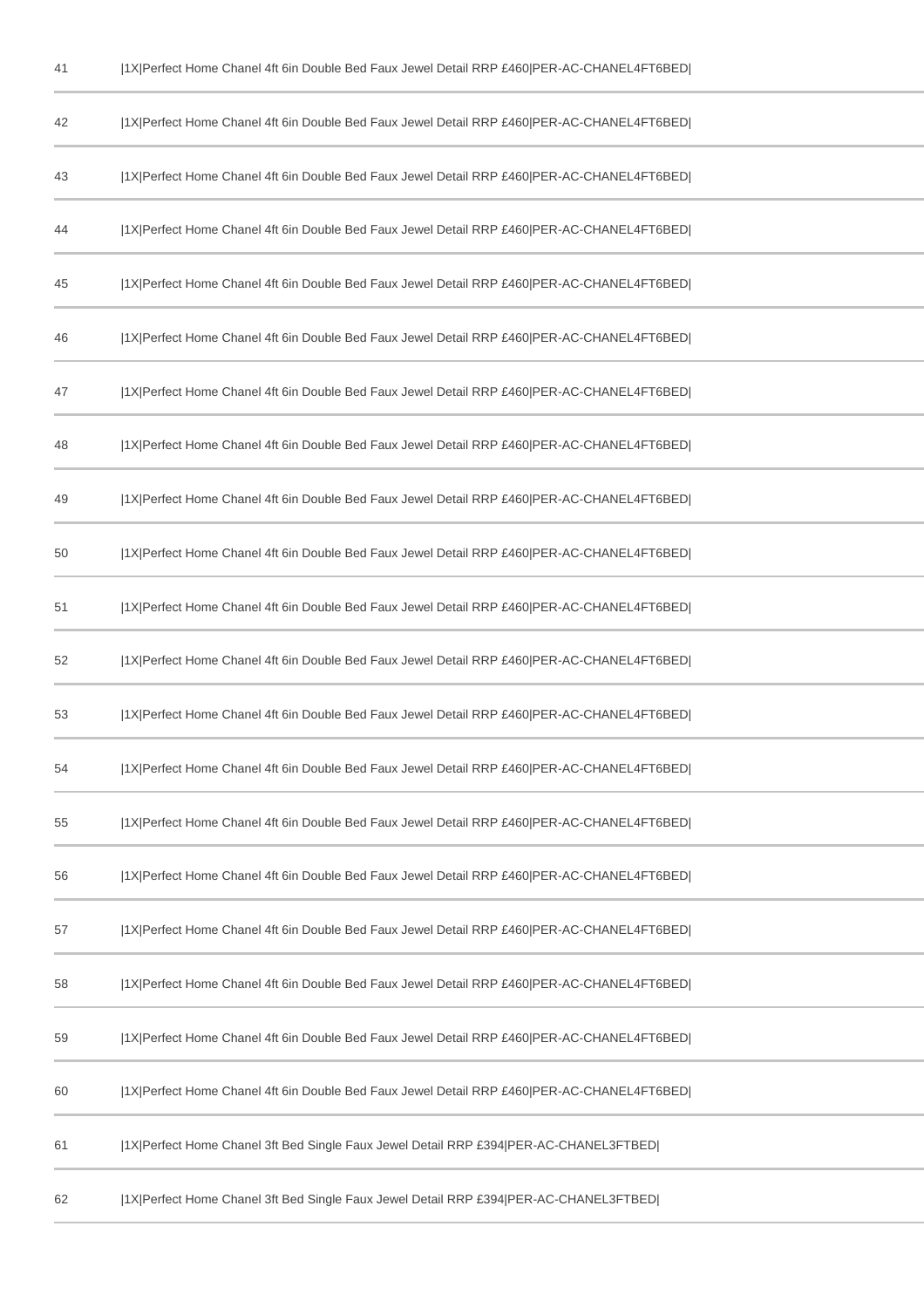| 63 | 1X Perfect Home Chanel 3ft Bed Single Faux Jewel Detail RRP £394 PER-AC-CHANEL3FTBED |
|----|--------------------------------------------------------------------------------------|
| 64 | 1X Perfect Home Chanel 3ft Bed Single Faux Jewel Detail RRP £394 PER-AC-CHANEL3FTBED |
| 65 | 1X Perfect Home Chanel 3ft Bed Single Faux Jewel Detail RRP £394 PER-AC-CHANEL3FTBED |
| 66 | 1X Perfect Home Chanel 3ft Bed Single Faux Jewel Detail RRP £394 PER-AC-CHANEL3FTBED |
| 67 | 1X Perfect Home Chanel 3ft Bed Single Faux Jewel Detail RRP £394 PER-AC-CHANEL3FTBED |
| 68 | 1X Perfect Home Chanel 3ft Bed Single Faux Jewel Detail RRP £394 PER-AC-CHANEL3FTBED |
| 69 | 1X Perfect Home Chanel 3ft Bed Single Faux Jewel Detail RRP £394 PER-AC-CHANEL3FTBED |
| 70 | 1X Perfect Home Chanel 3ft Bed Single Faux Jewel Detail RRP £394 PER-AC-CHANEL3FTBED |
| 71 | 1X Perfect Home Chanel 3ft Bed Single Faux Jewel Detail RRP £394 PER-AC-CHANEL3FTBED |
| 72 | 1X Perfect Home Chanel 3ft Bed Single Faux Jewel Detail RRP £394 PER-AC-CHANEL3FTBED |
| 73 | 1X Perfect Home Chanel 3ft Bed Single Faux Jewel Detail RRP £394 PER-AC-CHANEL3FTBED |
| 74 | 1X Perfect Home Chanel 3ft Bed Single Faux Jewel Detail RRP £394 PER-AC-CHANEL3FTBED |
| 75 | 1X Perfect Home Chanel 3ft Bed Single Faux Jewel Detail RRP £394 PER-AC-CHANEL3FTBED |
| 76 | 1X Perfect Home Chanel 3ft Bed Single Faux Jewel Detail RRP £394 PER-AC-CHANEL3FTBED |
| 77 | 1X Perfect Home Chanel 3ft Bed Single Faux Jewel Detail RRP £394 PER-AC-CHANEL3FTBED |
| 78 | 1X Perfect Home Chanel 3ft Bed Single Faux Jewel Detail RRP £394 PER-AC-CHANEL3FTBED |
| 79 | 1X Perfect Home Chanel 3ft Bed Single Faux Jewel Detail RRP £394 PER-AC-CHANEL3FTBED |
| 80 | 1X Perfect Home Chanel 3ft Bed Single Faux Jewel Detail RRP £394 PER-AC-CHANEL3FTBED |
| 81 | 1X Perfect Home Chanel 3ft Bed Single Faux Jewel Detail RRP £394 PER-AC-CHANEL3FTBED |
| 82 | 1X Perfect Home Chanel 3ft Bed Single Faux Jewel Detail RRP £394 PER-AC-CHANEL3FTBED |
| 83 | 1X Perfect Home Chanel 3ft Bed Single Faux Jewel Detail RRP £394 PER-AC-CHANEL3FTBED |
| 84 | 1X Perfect Home Chanel 3ft Bed Single Faux Jewel Detail RRP £394 PER-AC-CHANEL3FTBED |